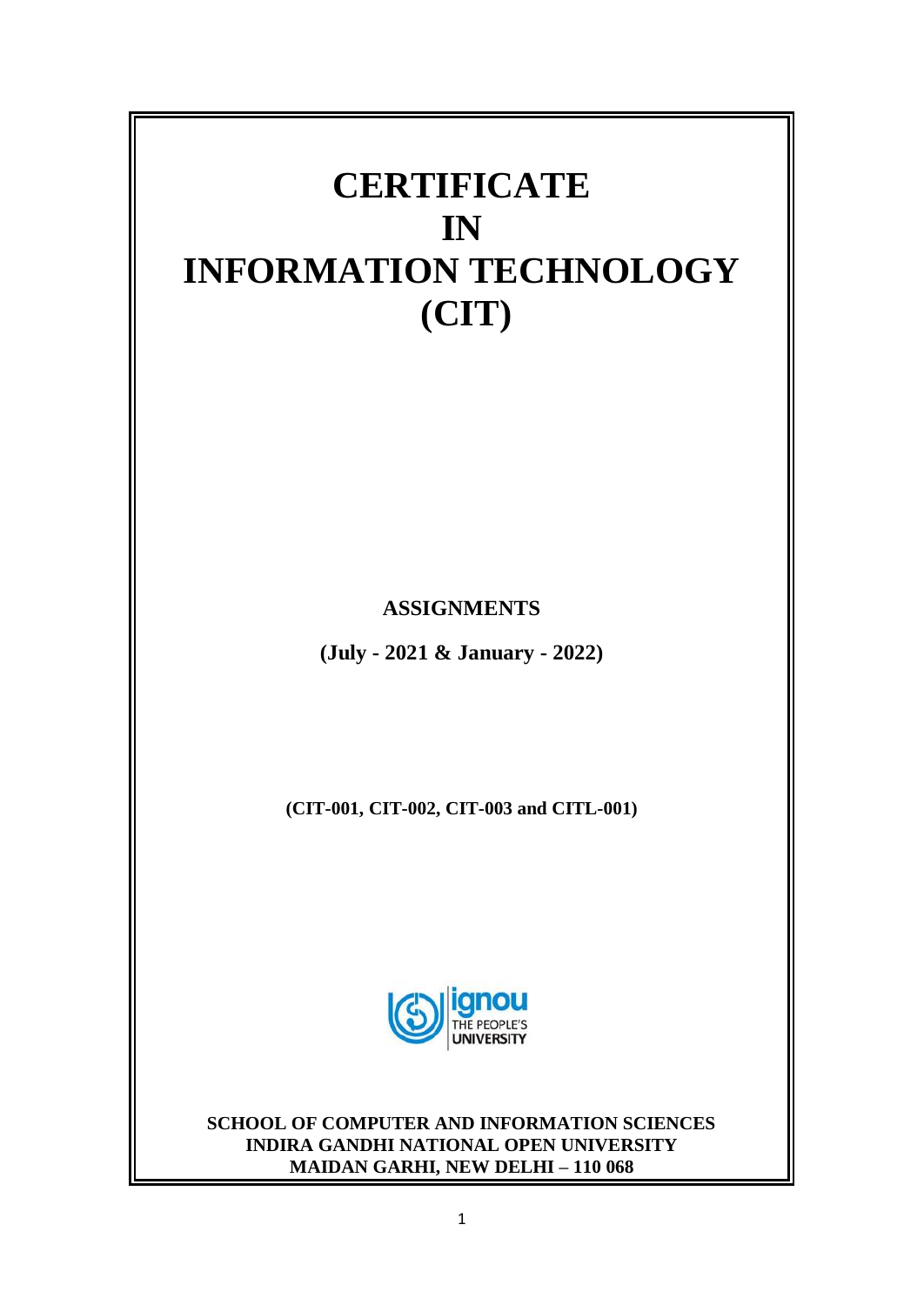# **CONTENTS**

| <b>Course Code</b> | <b>Assignment No.</b>       | <b>Maximum</b><br><b>Marks</b> | Page No. |
|--------------------|-----------------------------|--------------------------------|----------|
| <b>CIT-001</b>     | CIT/CIT-001/ASSIGN/2021-22  | 25                             | 3        |
| <b>CIT-002</b>     | CIT/CIT-002/ASSIGN/2021-22  | 25                             | 4        |
| <b>CIT-003</b>     | CIT/CIT-003/ASSIGN/2021-22  | 25                             | 6        |
| <b>CITL-001</b>    | CIT/CITL-001/ASSIGN/2021-22 | 25                             |          |

## **Important Notes**

- 1. Submit your assignments to the Coordinator of your Study Centre on or before the due date.
- 2. Assignment submission before due dates is compulsory to become eligible for appearing in corresponding Term End Examinations. For further details, please refer to CIT Programme Guide.
- 3. To become eligible for appearing the Term End Practical Examination for the lab course CITL-001, it is essential to fulfill the minimum attendance requirements as well as submission of assignments (on or before the due date). For further details, please refer to the CIT Programme Guide.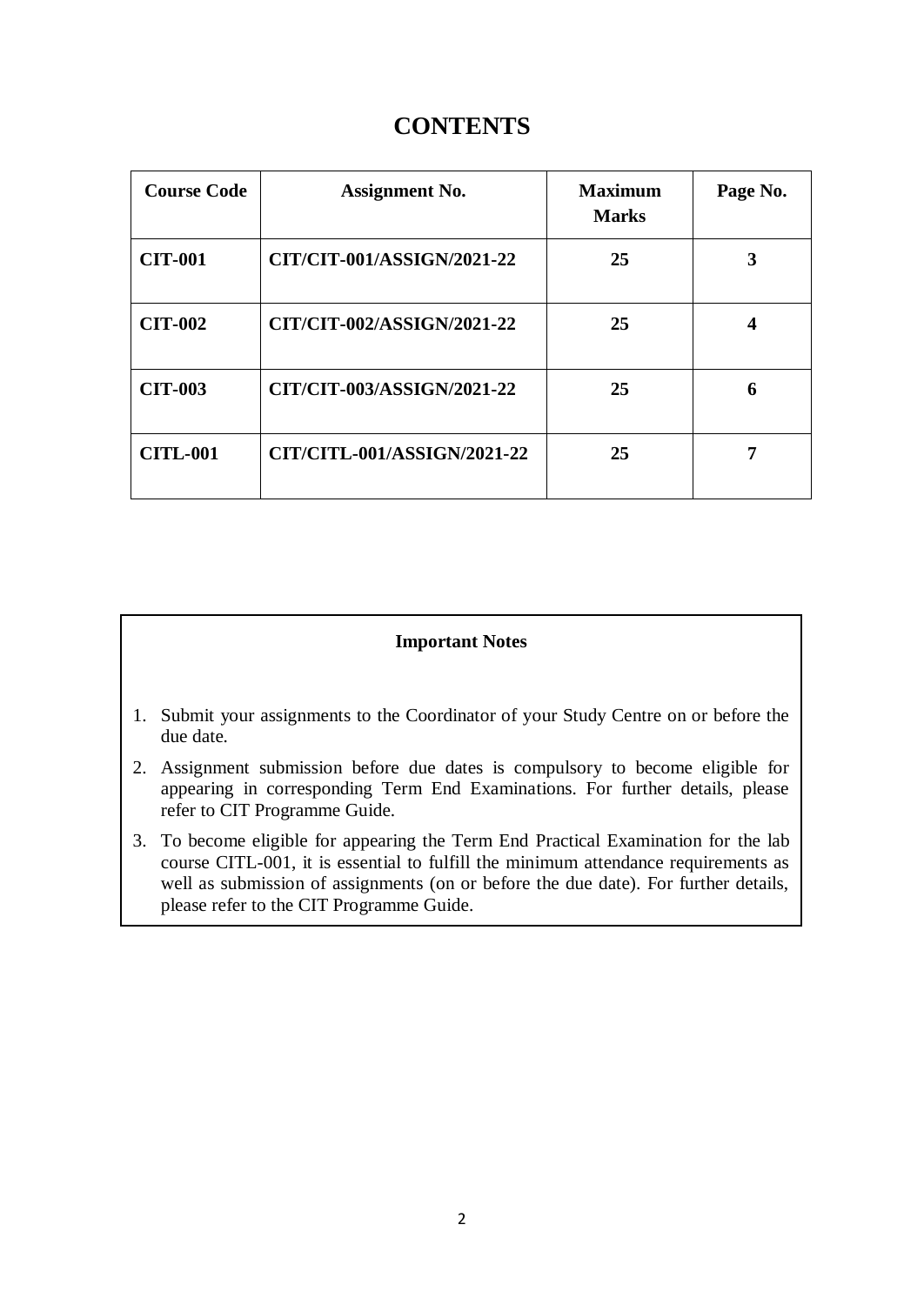| <b>Course Code</b>                | $\ddot{\phantom{a}}$ | <b>CIT-001</b>                                                                                          |
|-----------------------------------|----------------------|---------------------------------------------------------------------------------------------------------|
| <b>Course Title</b>               | $\ddot{\cdot}$       | <b>Fundamentals of Computer Systems</b>                                                                 |
| <b>Assignment Number</b>          | $\mathbf{L}$         | CIT/CIT-001/ASSIGN/2021-22                                                                              |
| <b>Maximum Marks</b>              |                      | 25                                                                                                      |
| <b>Last Dates for Submission:</b> |                      | 31 <sup>st</sup> October, 2021 (For July Session)<br>15 <sup>th</sup> April, 2022 (For January Session) |

**There are four questions in this assignment, which carry 25 marks. Answer all the questions. You may use illustrations and diagrams to enhance the explanations. Please go through the guidelines regarding assignments given in the CIT Programme Guide. The examples, whenever asked to be given, should be different from those that are discussed in the corresponding course material.**

### **Question 1:**

| (a)          | What is a computer system? Explain different components of computer system.                                   | $(2 \text{ marks})$                        |
|--------------|---------------------------------------------------------------------------------------------------------------|--------------------------------------------|
| ( <b>b</b> ) | What is printing devices? Briefly explain the various types of printing devices.                              | $(2 \text{ marks})$                        |
| (c)          | Briefly explain different types of computer memory.                                                           | $(2 \text{ marks})$                        |
|              | <b>Question 2:</b>                                                                                            |                                            |
| (a)          | What is Software? Differentiate between System Software and Application<br>Software.                          | $(3 \text{ marks})$                        |
| ( <b>b</b> ) | What is a Flowchart? Explain use of different symbols in drawing of Flowchart<br>with the help of an example. | $(3 \text{ marks})$                        |
| (c)          | Write a C program for finding the largest number among the four given<br>numbers.                             | $(2 \text{ marks})$                        |
|              | <b>Question 3:</b>                                                                                            |                                            |
| (a)          | Differentiate between asynchronous and synchronous mode of data<br>transmission.                              | $(2 \text{ marks})$                        |
| ( <b>b</b> ) | Explain following network devices:                                                                            |                                            |
|              | <b>Bridge</b><br>ii. Hub<br>$\mathbf{1}$ .<br>ii.<br>Switch<br>iv. Router                                     |                                            |
| (c)          | What is network topology? Explain star and bus topology with the help of<br>suitable diagrams.                | $(2 \text{ marks})$<br>$(2 \text{ marks})$ |
|              | <b>Question 4:</b>                                                                                            |                                            |
| (a)          | What is computer virus? Explain any two types of virus attack.                                                | (3 marks)                                  |

**(b)** What is need of Network Security? Explain its different elements of Network Security. **(2 marks)**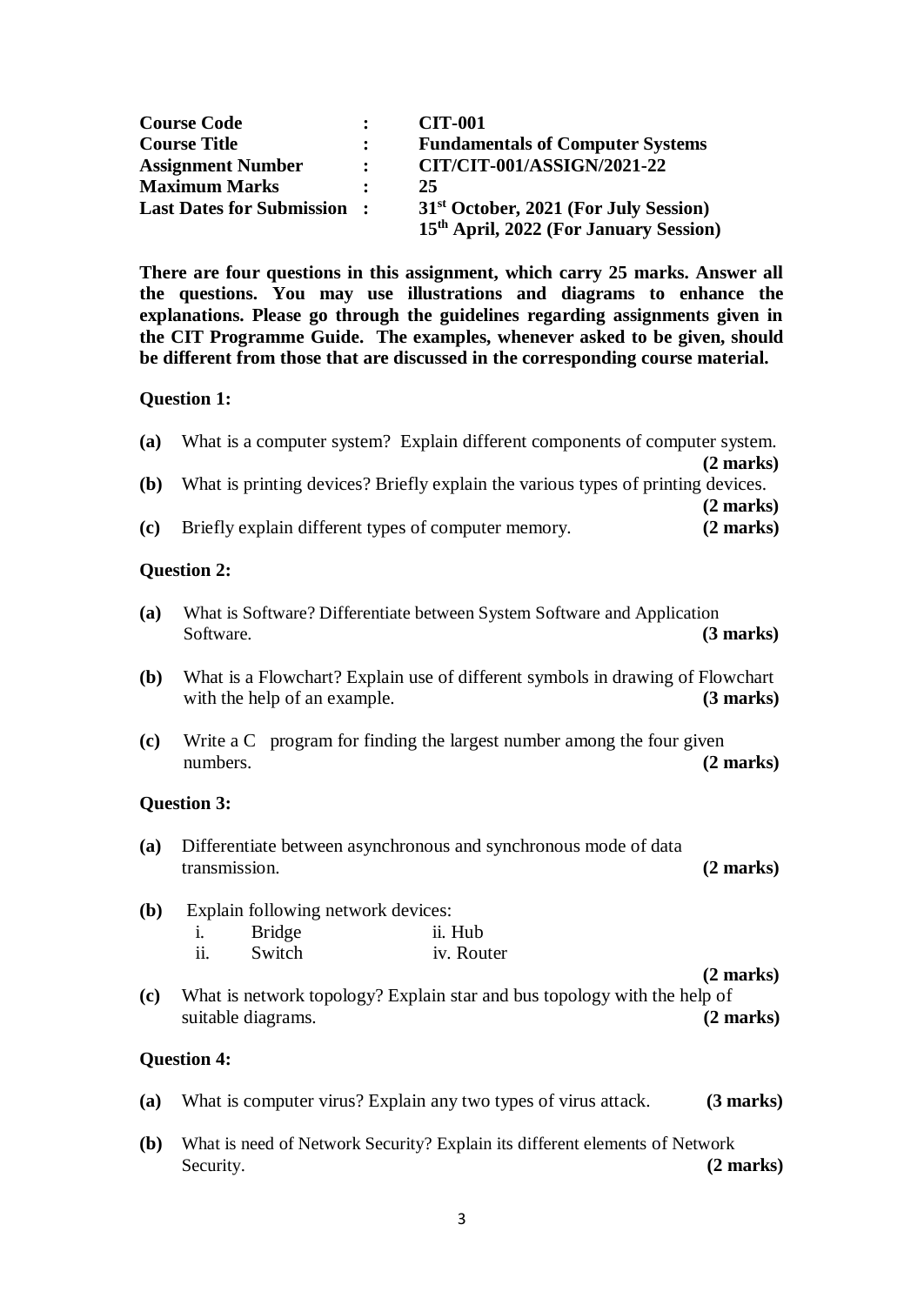| <b>Course Code</b>                |                      | <b>CIT-002</b>                                     |
|-----------------------------------|----------------------|----------------------------------------------------|
| <b>Course Title</b>               | $\ddot{\phantom{a}}$ | <b>Introduction to Information Technology</b>      |
| <b>Assignment Number</b>          | $\ddot{\cdot}$       | CIT/CIT-002/ASSIGN/2021-22                         |
| <b>Maximum Marks</b>              |                      | 25                                                 |
| <b>Last Dates for Submission:</b> |                      | 31 <sup>st</sup> October, 2021 (For July Session)  |
|                                   |                      | 15 <sup>th</sup> April, 2022 (For January Session) |

**There are four questions in this assignment. Answer all the questions. The examples, whenever asked to be given, should be different from those that are discussed in the corresponding course material.**

#### **Question 1: (Covers Block 1) (6 marks)**

- (a) How is information different from knowledge? Explain how knowledge can be generated, with the help of an example. Define the terms - quality of information and value of information.
- (b) What is meant by ICT? How has ICT impacted the life of people? Define the term digital divide. Explain the reasons of digital divide.
- (c) Explain the term cyber space. What is the importance of having a digital entity? Explain the term cybercrime. How can you protect yourself from cybercrime?

### **Question 2:** (Covers Block 2)  $(2+1+2+2=7$ marks)

- (a) Define the term e-commerce. What are the different approaches of commerce over the Internet? What are the advantages of e-commerce to a business? What are the constraints and limitations of e-commerce? What measures would reduce security risks for performing online financial transactions?
- (b) Explain different kinds of e-Governance. Define the Objectives of e-Democracy. List the measures that should be considered prior to going for e-Governance.
- (c) List the features of an e-learning system. Explain the features of any five synchronous tools that can be used for e-learning. Also explain the need of SCORM for e-learning.
- (d) Explain the role of ICT in online medical advice, public health and computerassisted surgery.

#### **Question 3: (Covers Block 3) (6 marks)**

- (a) Explain different steps of SDLC with the help of an example. Also explain different kinds of maintenance of information systems.
- (b) Explain the following components of and MIS
	- i) Inventory and Material management
	- ii) Quality Control
- (c) What are the limitations of MIS? Explain the role of NICNET in various IT projects in India. List the features of any two current IT projects in India.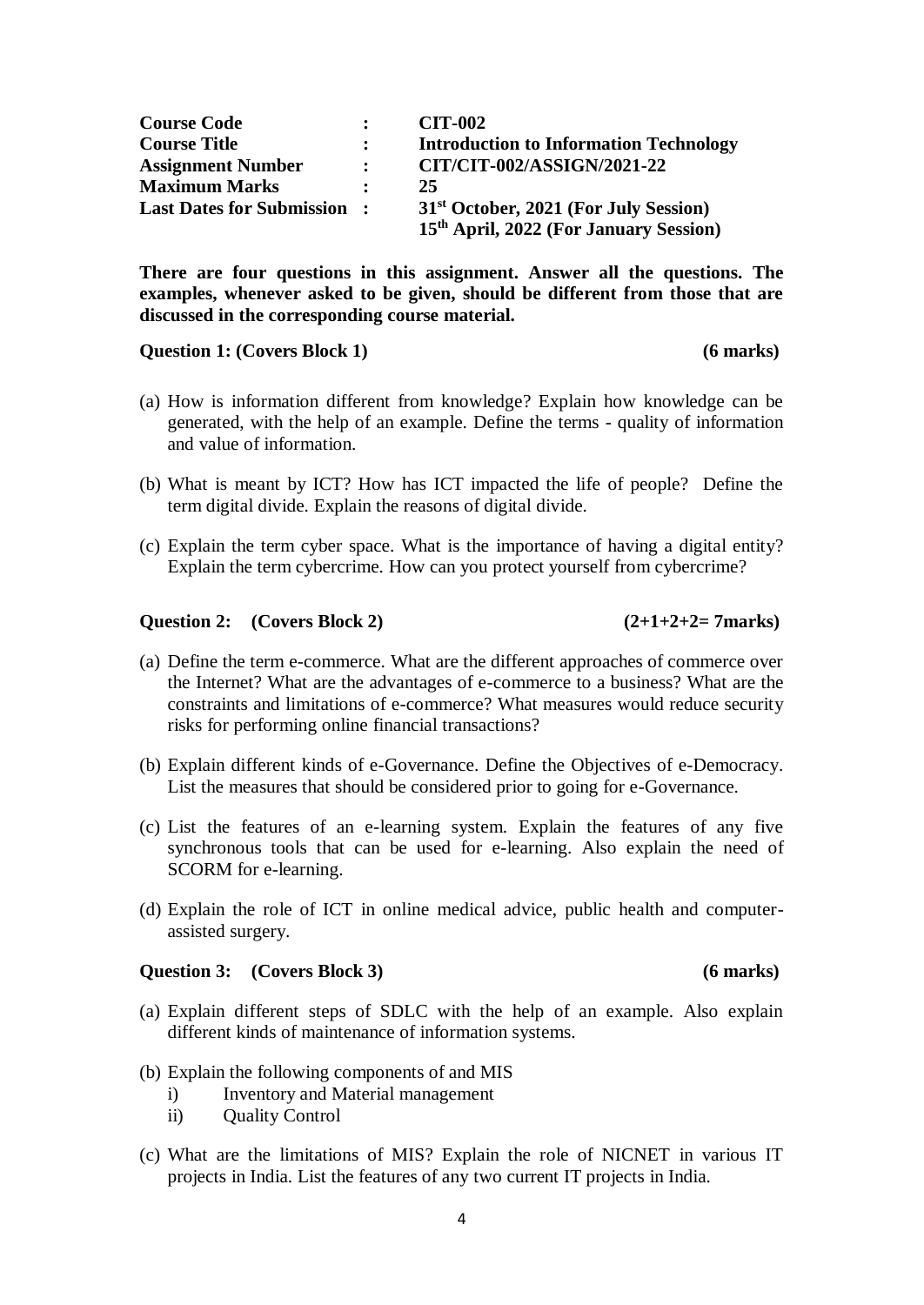### **Question 4: (Covers Block 4) (6 marks)**

- (a) Explain the components of an embedded system. Also list the basic characteristics of embedded systems. Explain the characteristics of an embedded operating system.
- (b) Define the term Human Computer Interface (HCI). List the features of following devices in the context of HCI:
	- (i) Webcam (ii) Optical Scanner (iii) Plotters (iv) Printer
- (c) Explain the use of computer vision in medical diagnostics. Also explain the following terms in the context of computer vision:
	- (i) Face detection (ii) Illumination (iii) Photogrammetry (iv) Occlusion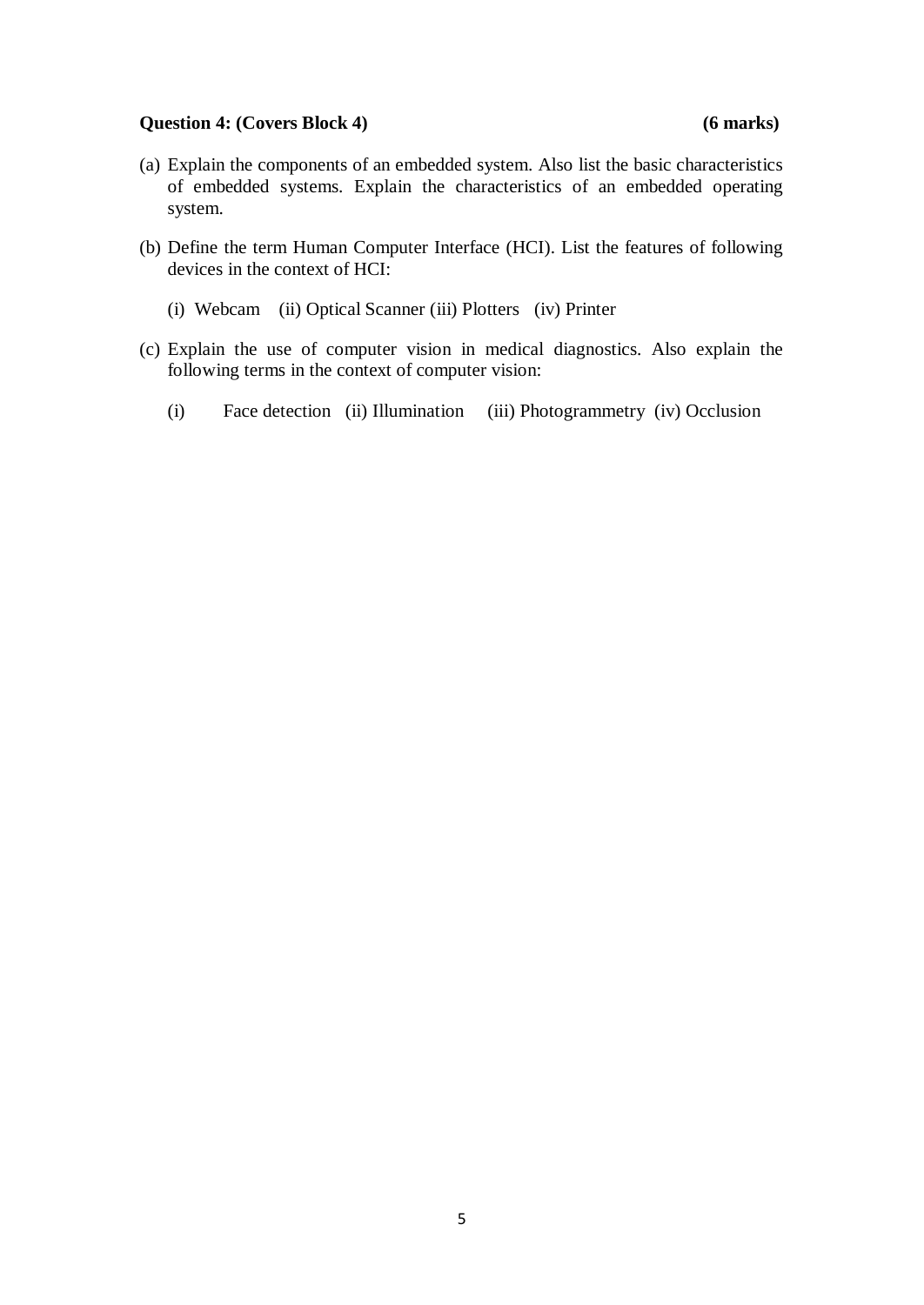| <b>Course Code</b>                |                | <b>CIT-003</b>                                     |
|-----------------------------------|----------------|----------------------------------------------------|
| <b>Course Title</b>               |                | <b>Web based Technologies and Multimedia</b>       |
|                                   |                | <b>Applications</b>                                |
| <b>Assignment Number</b>          | $\ddot{\cdot}$ | CIT/CIT-003/ASSIGN/2021-2022                       |
| <b>Maximum Marks</b>              | $\mathbf{r}$   | 25                                                 |
| <b>Last Dates for Submission:</b> |                | 31 <sup>st</sup> October, 2021 (For July Session)  |
|                                   |                | 15 <sup>th</sup> April, 2022 (For January Session) |

**There are two questions in this assignment which carry 25 marks. Answer all the questions. You may use illustrations and diagrams to enhance the explanations. Please go through the guidelines regarding assignments given in the CIT Programme Guide. The examples, whenever asked to be given, should be different from those that are discussed in the corresponding course material.**

- **Question 1:** Design a web page for a Hospital from the perspective of a Patient. Draw the web page on a paper. Explain the navigation also. **(13 Marks)**
- **Question 2:** Propose a plan to develop a multimedia tutor titled "Staying safe during pandemic times". Also, indicate the latest tools along with versions that you want to use to implement the plan. Make assumptions, wherever needed. **(12 Marks)**